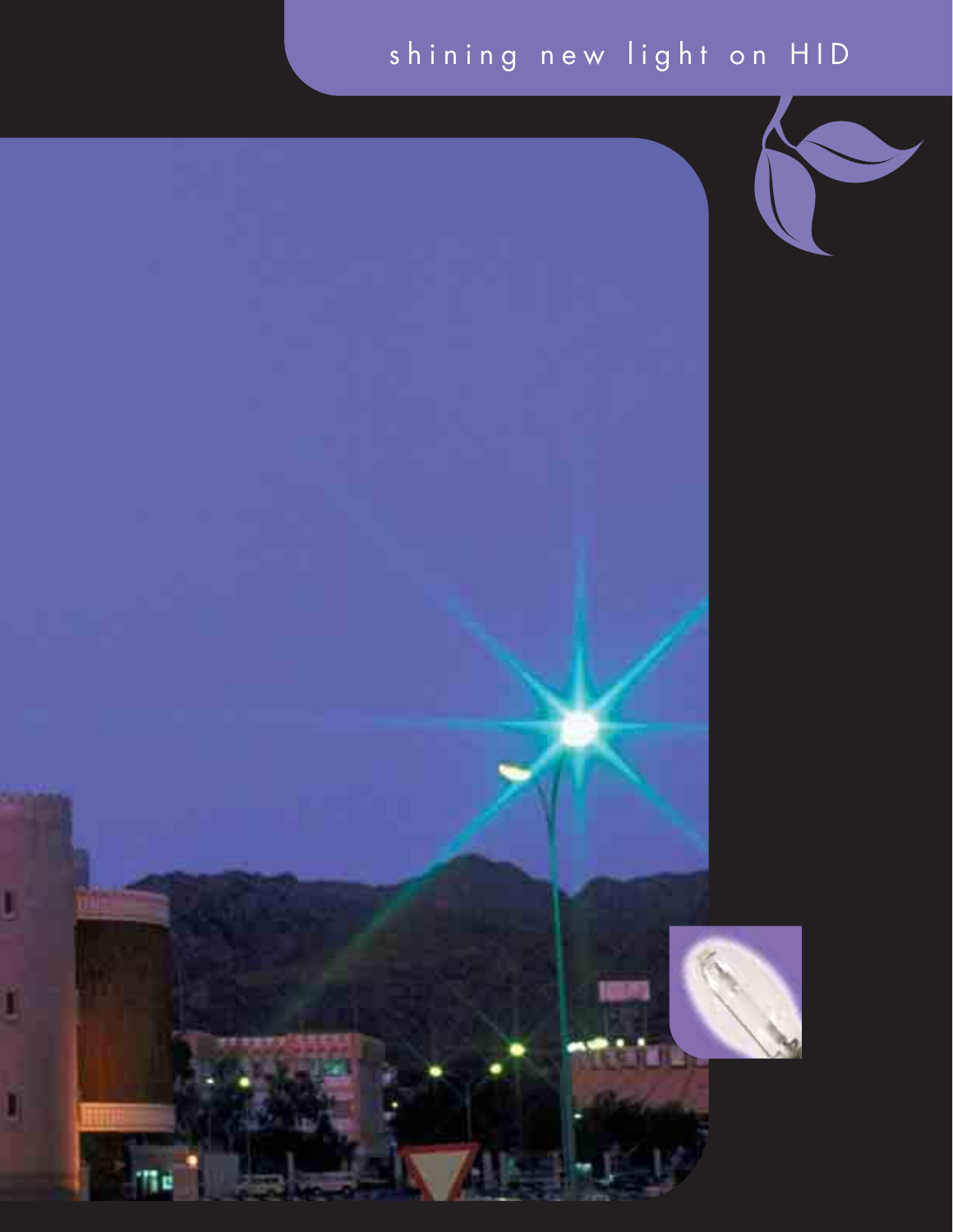

 $\blacklozenge$ 

Contact factory for specialty applications. Please check Rep Link and or Customer Link for clarification on stock and specialty items. Hence, the control  $\Box$ 

## A brilliant light option

A long lasting and energy efficient, these lamps are ideal for street lights, parking lots, warehouses, interior highbays, and exterior lighting.



#### **FEATURES / BENEFITS**

- Long life
- Energy efficient
- Available in multiple wattages
- Indoor and outdoor usage
- Available with UV Guard™
- Compact double ended lamps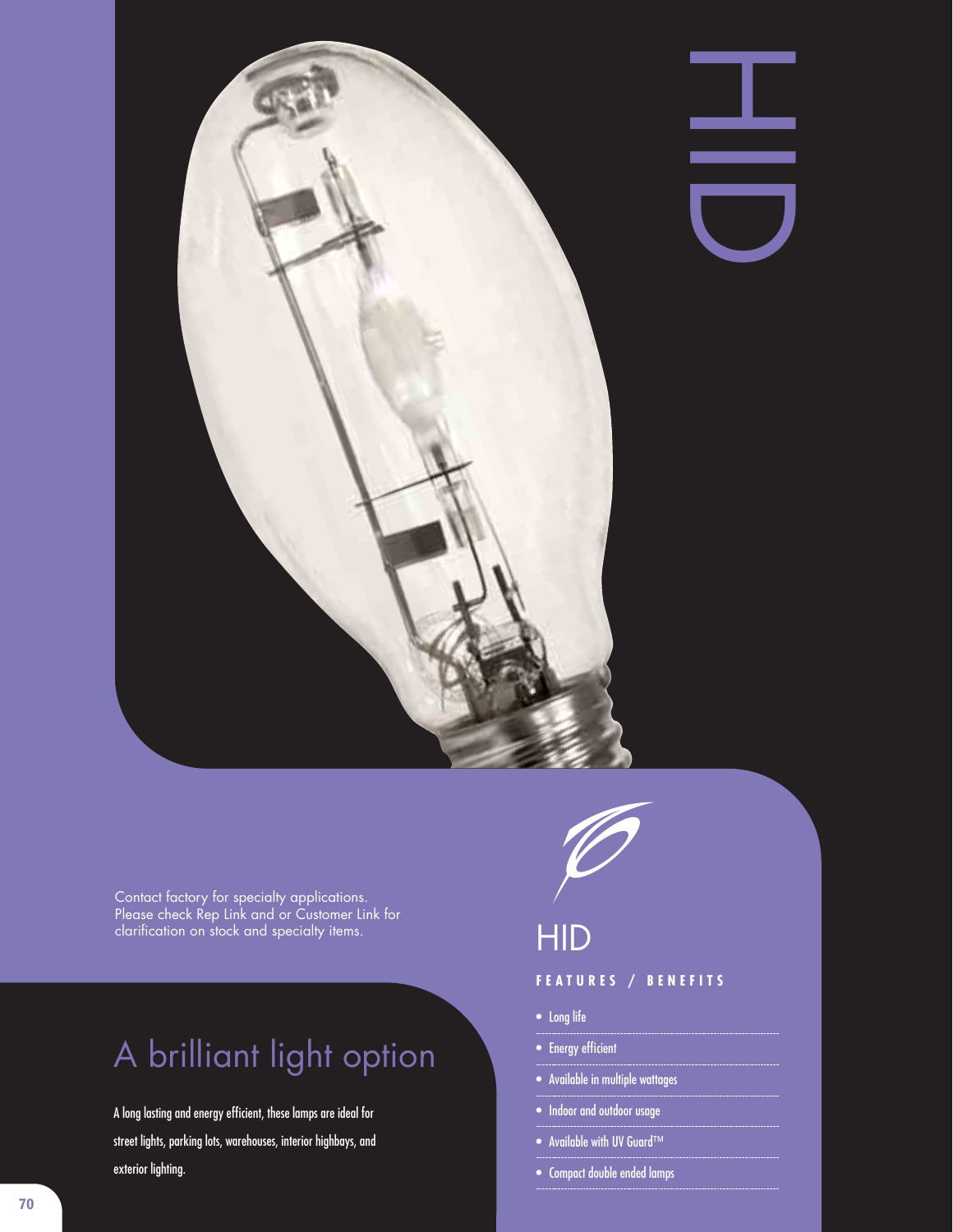## Shining new light on energy efficient lighting

TCP provides a wide variety of wattages and includes our MP-protected lamps for all of your open rated applications.







LU35/MED MH 400W/U MH Double-Ended



MP 350W/BU/UVG/PS LU1000/MOG MH 175W/C/U



MP 70W/U/UVG/PS MP 400W/BU/UVG MH 1000W/U







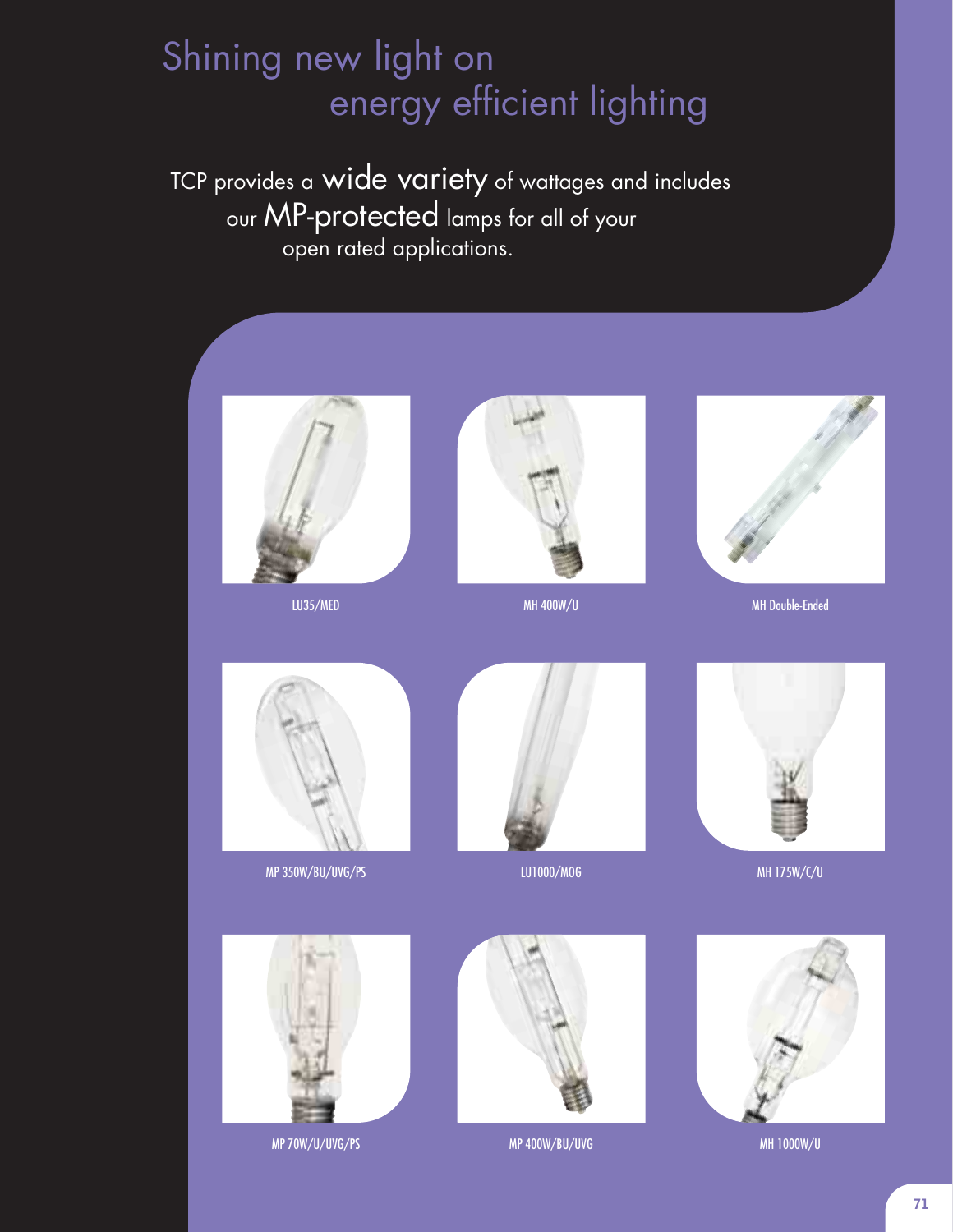**So many choices** High lumens and long life make metal halide lamps an easy choice!

**Fast warm up time** Many pulse start lamps warm up in  $1-2$  minutes. That's faster then it takes the average person to wakeup!

**METAL HALIDE PULSE START PULSE PLUS™**

**Illuminate your world** Downlighting, floodlighting, and landscape lighting are

the perfect applications for these lamps.

|                                          | ITEM NUMBER | <b>ITEM DESCRIPTION</b>                                | ANSI SPEC | INITIAL LUMENS             | MEAN LUMENS              | LAMP LIFE                | CCT                | CRI | FINISH          | OPERATING<br>POSITION | BASE            | <b>BULB TYPE</b> |  |
|------------------------------------------|-------------|--------------------------------------------------------|-----------|----------------------------|--------------------------|--------------------------|--------------------|-----|-----------------|-----------------------|-----------------|------------------|--|
| 50 WATT PULSE START METAL HALIDE         |             |                                                        |           |                            |                          |                          |                    |     |                 |                       |                 |                  |  |
|                                          | 46110       | MH 50W/U/PS                                            | M110/E    | 3400V<br>3100H             | 2200V<br>2000H           | 10000V<br>7500H          | 4000               | 65  | Clear           | $\cup$                | E26             | <b>ED17</b>      |  |
|                                          | 46111       | MH 50W/C/U/PS                                          | M110/E    | 3200V<br>2900H             | 2100V<br>1900H           | 10000V<br>7500H          | 3700               | 70  | Coated          | U                     | E26             | <b>ED17</b>      |  |
|                                          | 46112       | MP 50W/U/UVG/PS/3K                                     | M110/0    | 3200V<br>2900H             | 2100V<br>1900H           | 10000V<br>7500H          | 3200 65            |     | Clear           | U                     | E26             | EDX17            |  |
|                                          | 46113       | MP 50W/C/U/UVG/PS/3K M110/0                            |           | 3000V<br>2700H             | 2000V<br>1800H           | 10000V<br>7500H          | 3200 70            |     | Coated          | U                     | E26             | EDX17            |  |
| 70 WATT PULSE START METAL HALIDE         |             |                                                        |           |                            |                          |                          |                    |     |                 |                       |                 |                  |  |
|                                          | 46120       | MH 70W/U/PS                                            | M98/E     | 5600V<br>5000 H            | 3600 V<br>3300 H         | 15000V<br>11250 H        | 4000               | 65  | Clear           | U                     | E26             | <b>ED17</b>      |  |
|                                          | 46121       | MH 70W/C/U/PS                                          | M98/E     | 5300V<br>4800 H            | 3400V<br>3100 H          | 15000V<br>11250 H        | 3700 70            |     | Coated          | U                     | E26             | <b>ED17</b>      |  |
|                                          | 46124       | MP 70W/U/UVG/PS                                        | M98/0     | 5300V<br>4800H             | 3400 V<br>3100 H         | 15000V<br>11250 H        | 4000 65            |     | Clear           | $\cup$                | E26             | EDX17            |  |
|                                          | 46127       | MP 70W/C/U/UVG/PS                                      | M98/0     | 5000V<br>4500H             | 3300 V<br>3000 H         | 15000V<br>11250 H        | 3700 70            |     | Coated          | U                     | E26             | EDX17            |  |
|                                          | 46122       | MH 70W/U/ED28/PS                                       | M98/E     | 5600V<br>5000H             | 3600 V<br>3300 H         | 15000V<br>11250 H        | 4000 65            |     | Clear           | U                     | E39             | ED <sub>28</sub> |  |
| 100 WATT PULSE START METAL HALIDE        |             |                                                        |           |                            |                          |                          |                    |     |                 |                       |                 |                  |  |
|                                          |             |                                                        |           |                            |                          |                          |                    |     |                 |                       |                 |                  |  |
|                                          | 46130       | <b>MH 100W/U/PS</b>                                    | M90/E     | 9000V<br>8100 H            | 5900 V<br>5300 H         | 15000V<br>11250 H        | 4000               | 65  | Clear           | U                     | E26             | ED17             |  |
|                                          | 46131       | MH 100W/C/U/PS                                         | M90/E     | 8500V<br>7700 H            | 5500 V<br>5000 H         | 15000V<br>11250 H        | 3700 70            |     | Coated          | U                     | E26             | <b>ED17</b>      |  |
|                                          | 46132       | MH 100W/U/PS/3K                                        | M90/E     | 9000V<br>8100 H            | 5900 V<br>5300 H         | 15000V<br>11250 H        | 3200 65            |     | Clear           | U                     | E26             | <b>ED17</b>      |  |
|                                          | 46133       | MH 100W/C/U/PS/3K                                      | M90/E     | 8500V<br>7700 H            | 5500 V<br>5000 H         | 15000V<br>11250 H        | 3200 70            |     | Coated          | U                     | E <sub>26</sub> | <b>ED17</b>      |  |
|                                          | 46136       | MP 100W/U/UVG/PS                                       | M90/0     | 8500V<br>7700H             | 5500 V<br>5000 H         | 15000V<br>11250 H        | 4000               | 65  | Clear           | U                     | E26             | EDX17            |  |
|                                          |             | 46139 MP 100W/C/U/UVG/PS                               | M90/0     | 8100V<br>7300H             | 5300 V<br>4800 H         | 15000V<br>11250 H        | 3700 70            |     | Coated          | U                     | E <sub>26</sub> | EDX17            |  |
|                                          |             | 46134 MH 100W/U/ED28/PS                                | M90/E     | 9000V<br>8100H             | 5900 V<br>5300 H         | 15000V<br>11250 H        | 4000 65            |     | Clear           | U                     | E39             | ED <sub>28</sub> |  |
| <b>150 WATT PULSE START METAL HALIDE</b> |             |                                                        |           |                            |                          |                          |                    |     |                 |                       |                 |                  |  |
|                                          | 46156       | MH 150W/U/PS                                           | M102/E    | 14000V<br>12600 H          | 10500V<br>9500 H         | 9800V<br>8800 H          | 4000 65            |     | Clear           | U                     | E <sub>26</sub> | ED17             |  |
|                                          | 46161       | MH 150W/C/U/PS                                         | M102/E    | 13300V<br>12000 H          | 10000V<br>9000 H         | 9300V<br>8400 H          | 3700 70            |     | Coated          | U                     | E26             | <b>ED17</b>      |  |
|                                          | 46158       | MH 150W/U/ED28/PS                                      | M102/E    | 14000V<br>12600H           | 10500V<br>9500 H         | 9800V<br>8800 H          | 4000 65            |     | Clear           | $\sf U$               | E39             | <b>ED28</b>      |  |
|                                          | 46150       | MP 150W/U/UVG/PS                                       | M102/0    | 13300 V<br>12000 H         | 10000V<br>9000 H         | 9300V<br>8400 H          | 4000 65            |     | Clear           | $\cup$                | E26             | EDX17            |  |
|                                          | 46155       | MP 150W/C/U/UVG/PS<br>46152 MP 150W/U/UVG/PS/3K M102/0 | M102/0    | 12600V<br>11300H<br>13300V | 9500V<br>8500H<br>10000V | 8800V<br>7900 H<br>9800V | 3700 70<br>3200 65 |     | Coated<br>Clear | U<br>U                | E26<br>E26      | EDX17<br>EDX17   |  |

**800.324.1496 + www.tcpi.com**

800.324.1496 + www.tcpi.com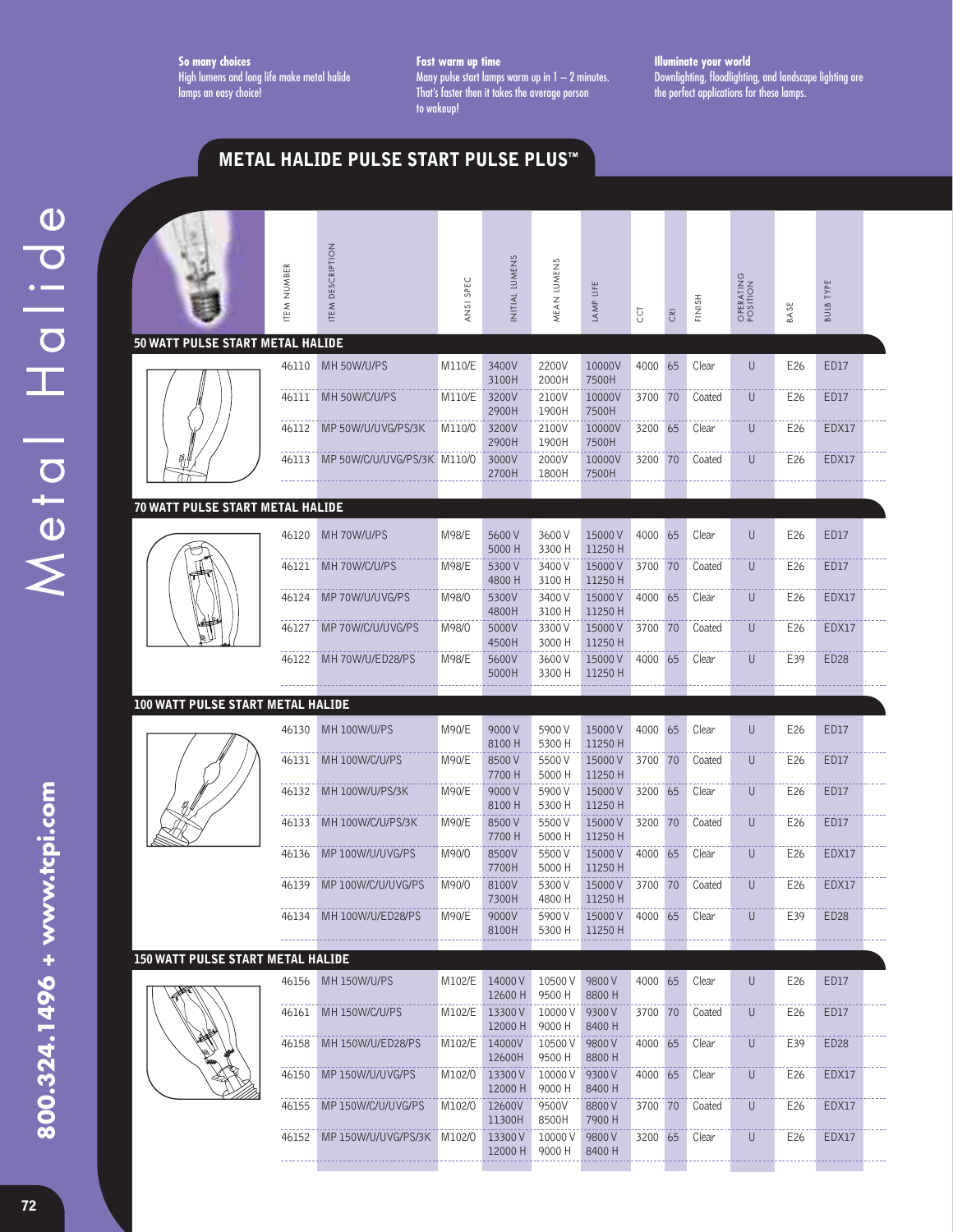**UV Guard™** Our UV Guard™ open rated lamps provide a 90% reduction in ultraviolet light output.

**More light for your watts** Higher light output, better maintained lumens, and longer life than standard probe start lamps with equivalent watts.

### **METAL HALIDE PULSE START PULSE PLUS™**

| ITEM NUMBER | DESCRIPTION<br>ITEM <sup>1</sup>         | ANSI SPEC                  | INITIAL LUMENS | MEAN LUMENS  | LIFE<br>LAMP | CCT     | CRI | FINISH | <b>OPERATING</b><br>POSITION | BASE            | <b>BULB TYPE</b> |  |
|-------------|------------------------------------------|----------------------------|----------------|--------------|--------------|---------|-----|--------|------------------------------|-----------------|------------------|--|
|             | <b>175 WATT PULSE START METAL HALIDE</b> |                            |                |              |              |         |     |        |                              |                 |                  |  |
| 46170       | MS 175W/BU/MED/PS                        | M152/E<br>M137/E           | 17500          | 132200 15000 |              | 4000    | 65  | Clear  | $BU+/-15^\circ$              | E26             | <b>ED17</b>      |  |
| 46171       | MS 175W/C/BU/MED/PS                      | M152/E<br>M137/E           | 16600          | 12400        | 15000        | 3700    | 70  | Coated | $BU+/-15^\circ$              | E26             | <b>ED17</b>      |  |
| 46174       | MS 175W/BU/PS                            | M152/E<br>M137/E           | 17500          | 13200        | 15000        | 4000    | 65  | Clear  | $BU+/-15^\circ$              | E39             | <b>ED28</b>      |  |
| 46175       | MS 175W/C/BU/PS                          | M152/E<br>M137/E           | 16600          | 12400        | 15000        | 3700    | 70  | Coated | $BU+/-15^\circ$              | E39             | <b>ED28</b>      |  |
| 46176       | MP 175W/BU/UVG/PS                        | M152/0<br>M137/0           | 16600          | 12400        | 15000        | 4000 65 |     | Clear  | $BU+/-15^\circ$              | EX39            | <b>ED28</b>      |  |
| 46177       | MP 175W/C/BU/UVG/PS                      | M152/0<br>M137/0           | 15800          | 11800        | 15000        | 3700    | 70  | Coated | $BU+/-15^\circ$              | EX39            | <b>ED28</b>      |  |
|             | <b>200 WATT PULSE START METAL HALIDE</b> |                            |                |              |              |         |     |        |                              |                 |                  |  |
|             |                                          |                            |                |              |              |         |     |        |                              |                 |                  |  |
| 46212       | MS 200W/V/PS                             | M136/E                     | 21000          | 15800        | 15000        | 4000    | 65  | Clear  | $V + -15^\circ$              | E39             | ED <sub>28</sub> |  |
| 46213       | MS 200W/C/V/PS                           | M136/E                     | 20000          | 15000        | 15000        | 3700    | 70  | Coated | $V + -15^\circ$              | E39             | <b>ED28</b>      |  |
| 46214       | MS 200W/BU/MED/PS                        | M136/E                     | 21000          | 15800        | 12000        | 4000    | 65  | Clear  | $BU+/-15^\circ$              | E <sub>26</sub> | <b>ED17</b>      |  |
| 46210       | MP 200W/BU/UVG/PS                        | M136/0                     | 20000          | 15000        | 15000        | 4000    | 65  | Clear  | $BU+/-15^\circ$              | EX39            | ED <sub>28</sub> |  |
| 46215       | MP 200W/C/BU/UVG/PS                      | M136/0                     | 19000          | 14200        | 15000        | 3700 70 |     | Coated | $BU+/-15^\circ$              | EX39            | <b>ED28</b>      |  |
|             |                                          |                            |                |              |              |         |     |        |                              |                 |                  |  |
|             | 250 WATT PULSE START METAL HALIDE        |                            |                |              |              |         |     |        |                              |                 |                  |  |
| 46222       | MS 250W/V/PS                             | M153/E<br>M138/E           | 25000          | 18800        | 15000        | 4000    | 65  | Clear  | $V + -15^\circ$              | E39             | <b>ED28</b>      |  |
| 46223       | MS 250W/C/V/PS                           | M153/E<br>M138/E           | 23800          | 17800        | 15000        | 3700    | 70  | Coated | $V + -15^\circ$              | E39             | <b>ED28</b>      |  |
| 46226       | MS 250W/HOR/PS                           | M153/E<br>M138/E           | 21000          | 15800        | 10000        | 4000    | 65  | Clear  | $HOR+/45^\circ$              | E39             | <b>ED28</b>      |  |
| 46224       | MP 250W/BU/UVG/PS                        | M153/0<br>M138/0           | 23800          | 17800        | 15000        | 4000    | 65  | Clear  | $BU+/-15^\circ$              | EX39            | <b>ED28</b>      |  |
| 46221       | MP 250W/C/BU/UVG/PS                      | M153/0<br>M138/0           | 22600          | 17000        | 15000        | 3700 70 |     | Coated | $BU+/-15^\circ$              | EX39            | ED28             |  |
|             | 320 WATT PULSE START METAL HALIDE        |                            |                |              |              |         |     |        |                              |                 |                  |  |
| 46236       | MS 320W/V/ED28/PS                        | M154/E                     | 33000          | 24800        | 20000        | 4000 65 |     | Clear  | $V + -15^\circ$              | E39             | ED <sub>28</sub> |  |
| 46231       | MS 320W/C/V/ED28/PS                      | M132/E<br>M154/E           | 31000          | 23200        | 20000        | 3700 70 |     | Coated | $V + -15^\circ$              | E39             | ED28             |  |
| 46232       | MS 320W/V/ED37/PS                        | M132/E<br>M154/E<br>M132/E | 33000          | 24800        | 20000        | 4000 65 |     | Clear  | $V + -15^\circ$              | E39             | ED37             |  |
| 46233       | MS 320W/C/V/ED37/PS                      | M154/E<br>M132/E           | 31000          | 23200        | 20000        | 3700 70 |     | Coated | $V + -15^\circ$              | E39             | ED37             |  |
| 46240       | MP 320W/BU/ED28/UVG/PS M154/0            | M132/0                     | 31000          | 23200        | 20000        | 4000 65 |     | Clear  | $BU+/-15^\circ$              | EX39            | ED28             |  |
| 46237       | MP 320W/C/BU/ED28/UVG/PS                 | M154/0<br>M132/0           | 29000          | 21800        | 20000        | 3700 70 |     | Coated | BU+/-15°                     | EX39            | <b>ED28</b>      |  |
| 46242       | MP 320W/BU/ED37/UVG/PS                   | M154/0<br>M132/0           | 31000          | 23200        | 20000        | 4000 65 |     | Clear  | $BU+/-15^\circ$              | EX39            | ED37             |  |
| 46239       | MP 320W/C/BU/ED37/UVG/PS                 | M154/0<br>M132/0           | 29000          | 21800        | 20000        | 3700 70 |     | Coated | BU+/-15°                     | EX39            | ED37             |  |
|             |                                          |                            |                |              |              |         |     |        |                              |                 |                  |  |

**73**

2008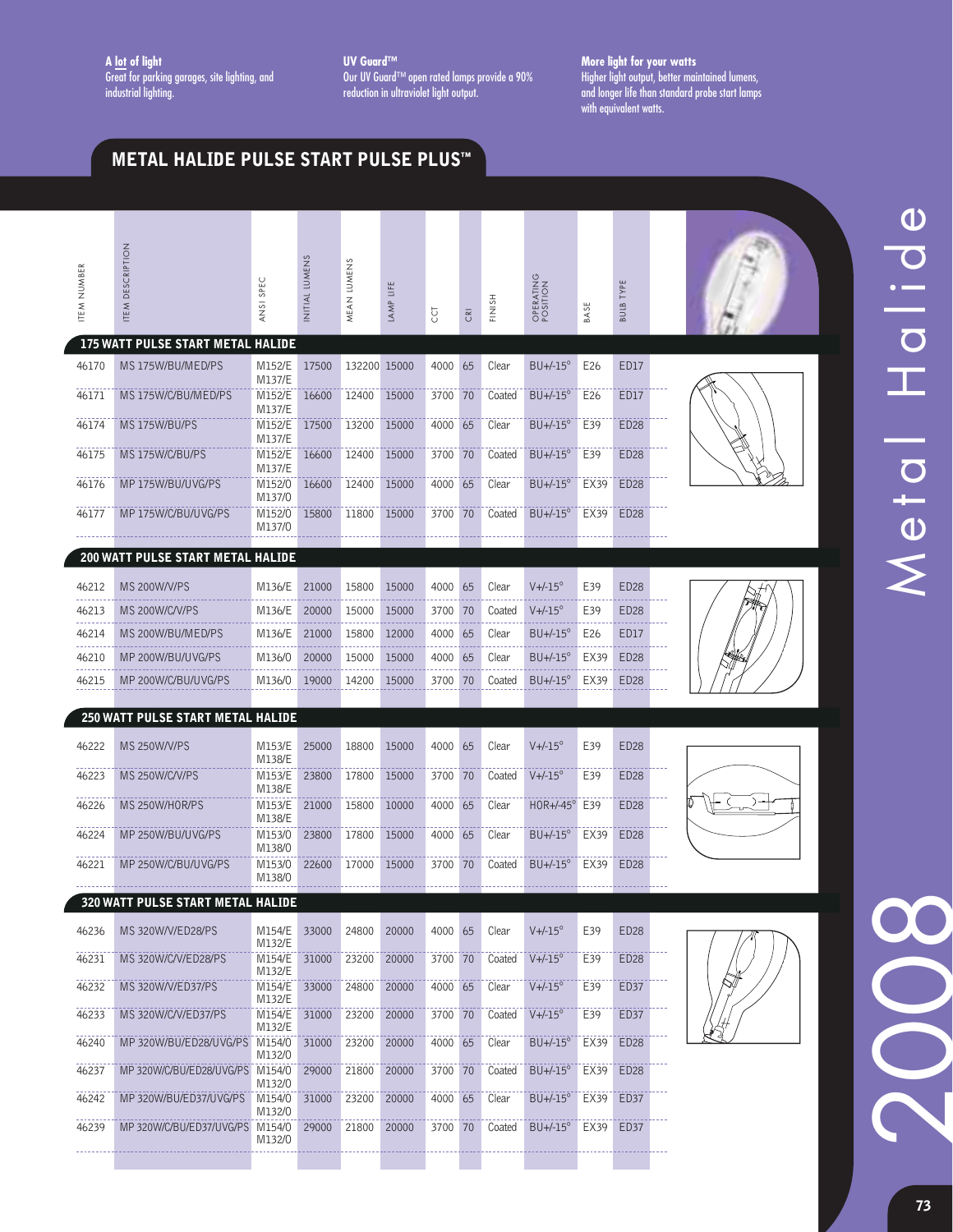**Versatility** Our metal halides are perfect for your retail, hazardous location, and warehouse lighting needs. **Long Life** 20,000 hours.



**Fewer watts, more lumens** More lumen output than standard metal halide lamps, using fewer watts.

## **METAL HALIDE PULSE START PULSE PLUS™**

| 350 WATT PULSE START METAL HALIDE        | ITEM NUMBER    | <b>DESCRIPTION</b><br>ITEM                                           | SPEC<br>AN <sub>SI</sub> | INITIAL LUMENS | MEAN LUMENS    | LAMP LIFE      | CCT           | CRI | FINISH             | OPERATING<br>POSITION                | BASE       | <b>BULB TYPE</b>                |  |
|------------------------------------------|----------------|----------------------------------------------------------------------|--------------------------|----------------|----------------|----------------|---------------|-----|--------------------|--------------------------------------|------------|---------------------------------|--|
|                                          |                |                                                                      |                          |                |                |                |               |     |                    |                                      |            |                                 |  |
|                                          | 46250          | MS 350W/V/PS                                                         | M131/E                   | 37000          | 27800          | 20000          | 4000          |     | 65 Clear           | $V + -15^\circ$                      | E39        | <b>ED37</b>                     |  |
|                                          | 46253          | MS 350W/C/V/PS                                                       | M131/E                   | 35000          | 26200          | 20000          | 3700          |     | 70 Coated          | $V + -15^\circ$                      | E39        | ED37                            |  |
|                                          | 46254<br>46256 | MS 350W/V/ED28/PS<br>MS350W/C/V/ED28/PS                              | M131/E<br>M131/E         | 37000<br>35000 | 27800<br>26200 | 20000<br>20000 | 4000<br>3700  | 65  | Clear<br>70 Coated | $V + -15^\circ$<br>$V + (-15^\circ)$ | E39<br>E39 | ED <sub>28</sub><br><b>ED28</b> |  |
|                                          | 46258          | MP 350W/BU/UVG/PS                                                    | M131/0                   | 35000          | 26200          | 20000          | 4000          | 65  | Clear              | $BU+/-15^\circ$                      | EX39       | ED37                            |  |
|                                          | 46257          | MP 350W/C/BU/UVG/PS                                                  |                          | 33000          |                |                |               | 70  | Coated             | $BU+/-15^\circ$                      | EX39       | ED37                            |  |
|                                          | 46260          | MP350W/BU/ED28/UVG/PS                                                | M131/0<br>M131/0         | 35000          | 24800<br>26200 | 20000<br>20000 | 3700          | 65  | Clear              | $BU+/-15^\circ$                      | EX39       | <b>ED28</b>                     |  |
|                                          | 46259          | MP350W/C/BU/ED28/UVG/PS                                              | M131/0                   | 33000          | 24800          | 20000          | 4000<br>3700  |     | 70 Coated          | $BU+/-15^\circ$                      | EX39       | ED <sub>28</sub>                |  |
|                                          |                |                                                                      |                          |                |                |                |               |     |                    |                                      |            |                                 |  |
|                                          |                |                                                                      |                          |                |                |                |               |     |                    |                                      |            |                                 |  |
| <b>400 WATT PULSE START METAL HALIDE</b> |                |                                                                      |                          |                |                |                |               |     |                    |                                      |            |                                 |  |
|                                          | 46274          | MS 400W/V/PS                                                         | M155/E<br>M135/E         | 44000          | 33000          | 20000          | 4000          |     | 65 Clear           | $V + -15^\circ$                      | E39        | ED37                            |  |
|                                          | 46275          | MS400W/C/V/PS                                                        | M155/E<br>M135/E         | 42000          | 31500          | 20000          | 3700          |     | 70 Coated          | $V + -15^\circ$                      | E39        | ED37                            |  |
|                                          | 46273          | MS400W/C/V/ED28/PS                                                   | M155/E<br>M135/E         | 42000          | 31500          | 20000          | 3700          |     | 70 Coated          | $V + -15^\circ$                      | E39        | ED <sub>28</sub>                |  |
|                                          | 46280          | MP 400W/BU/UVG/PS                                                    | M155/0<br>M135/0         | 41000          | 31500          | 20000          | 4000          |     | 65 Clear           | $BU+/-15^\circ$                      | EX39       | <b>ED37</b>                     |  |
|                                          | 46279          | MP400W/C/BU/ED28/UVG/PS                                              | M155/0<br>M135/0         | 39000          | 29300          | 20000          | 3700          |     | 70 Coated          | $BU+/-15^\circ$                      | EX39       | <b>ED28</b>                     |  |
|                                          | 46284          | MS 400W/HOR/PS                                                       | M155/E<br>M135/E         | 38000          | 28500          | 15000          | 4000          |     | 65 Clear           | $HOR+/-45^\circ$                     | E39        | ED37                            |  |
| <b>450 WATT PULSE START METAL HALIDE</b> |                |                                                                      |                          |                |                |                |               |     |                    |                                      |            |                                 |  |
|                                          |                |                                                                      |                          |                |                |                |               |     |                    |                                      |            |                                 |  |
|                                          | 46290          | MS450W/V/PS                                                          | M144/E                   | 50000          | 37500          | 20000          | 4000          |     | 65 Clear           | $V + -15^\circ$                      | E39        | ED37                            |  |
|                                          | 46291          | MS 450W/C/V/PS                                                       | M144/E                   | 47000          | 35200          | 20000          | 3700          |     | 70 Coated          | $V + -15^\circ$                      | E39        | ED37                            |  |
|                                          | 46292          | MP 450W/BU/UVG/PS                                                    | M144/0                   | 47000          | 35200          | 20000          | 4000          |     | 65 Clear           | $BU+/-15^\circ$                      | EX39       | ED37                            |  |
|                                          | 46293          | MP 450W/C/BU/UVG/PS                                                  | M144/0                   | 45000          | 33800          | 20000          | 3700          |     | 70 Coated          | $BU+/-15^\circ$                      | EX39       | ED37                            |  |
|                                          |                |                                                                      |                          |                |                |                |               |     |                    |                                      |            |                                 |  |
|                                          |                | SPECIALTY DOUBLE-ENDED METAL HALIDE: FEATURING UV SHIELD™ TECHNOLOGY |                          |                |                |                |               |     |                    |                                      |            |                                 |  |
|                                          | 46420          | MH-DE 70W/UVG/3K                                                     | M85<br>M98               | 5200           | 3400           | 10000          | 3000          |     | 70 Clear           | HOR+/-45° RCS                        | (R7s)      | T <sub>6</sub>                  |  |
|                                          | 46422          | MH-DE 70W/UVG/4K                                                     | M85<br>M98               | 5500           | 3600           | 10000          | 4200 70 Clear |     |                    | HOR+/-45° RCS                        | (R7s)      | T <sub>6</sub>                  |  |
|                                          | 46424          | MH-DE 150W/UVG/3K                                                    | M85<br>M102              | 11250          | 8200           | 10000          | 3000 70 Clear |     |                    | HOR+/-45° RCS                        | (R7s)      | T <sub>8</sub>                  |  |
|                                          | 46426          | MH-DE 150W/UVG/4K                                                    | M85<br>M102              | 11250          | 8200           | 10000          | 4200          |     | 70 Clear           | HOR+/-45° RCS                        | (R7s)      | T <sub>8</sub>                  |  |
|                                          |                |                                                                      |                          |                |                |                |               |     |                    |                                      |            |                                 |  |

**800.324.1496 + www.tcpi.com**

800.324.1496 + www.tcpi.com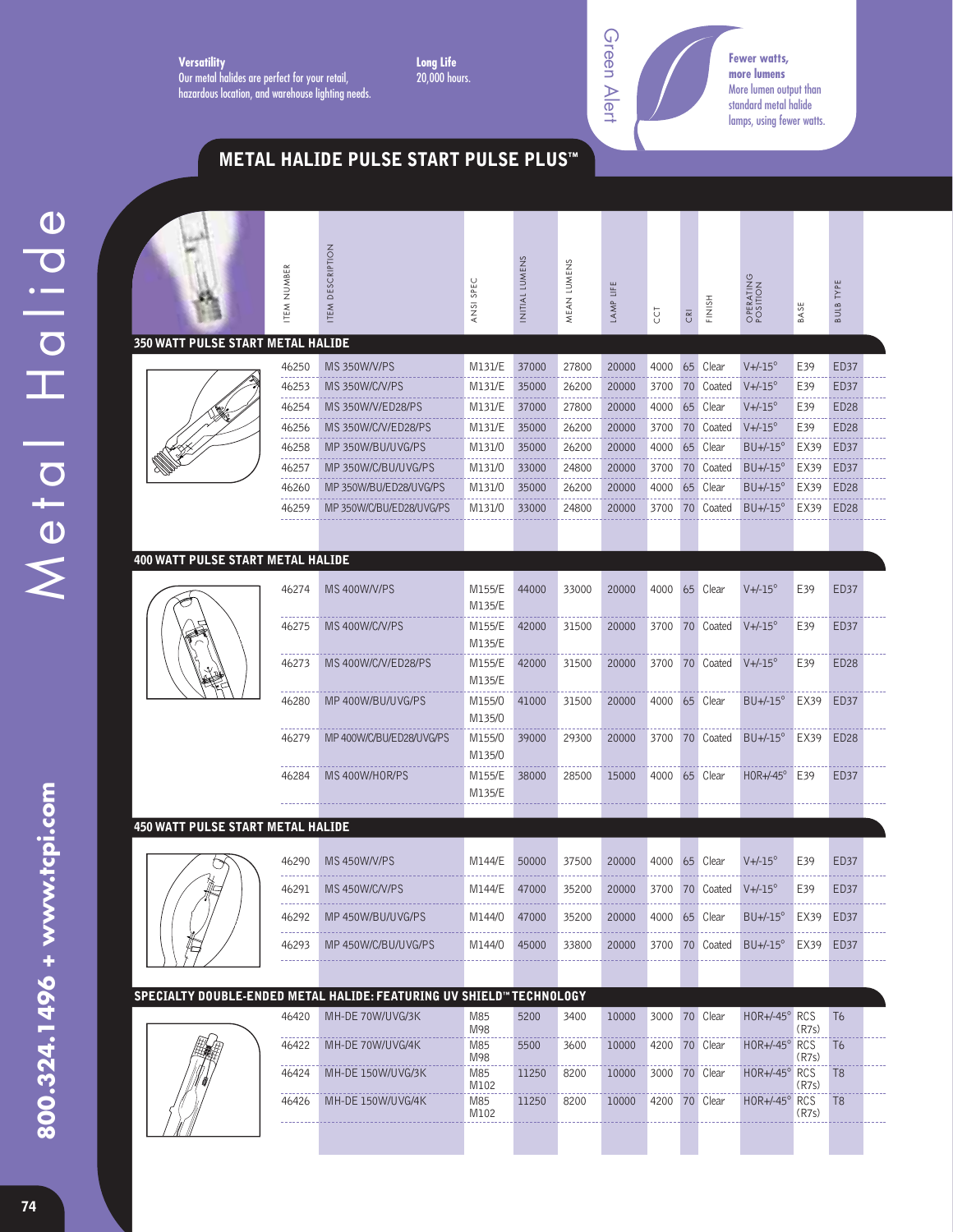**UV Guard™** Our UV Guard™ open rated lamps provide up to a 90% reduction in ultraviolet light output.

**Play Ball!** Use our lamps to light stadiums, parking lots, buildings, and all your outdoor needs.

#### **METAL HALIDE PROBE START**

| ITEM NUMBER        | ITEM DESCRIPTION                                  | ANSI SPEC | INITIAL LUMENS                                                | MEAN LUMENS                | LAMP LIFE                      | CCT  | CRI | FINISH    | OPERATING<br>POSITION | BASE            | <b>BULB TYPE</b> |  |
|--------------------|---------------------------------------------------|-----------|---------------------------------------------------------------|----------------------------|--------------------------------|------|-----|-----------|-----------------------|-----------------|------------------|--|
|                    | 175 WATT STANDARD PROBE START METAL HALIDE        |           |                                                               |                            |                                |      |     |           |                       |                 |                  |  |
| 46310              | <b>MH 175W/U</b>                                  | M57/E     | 14000V<br>12600 H                                             | 9100V<br>8200 H            | 10000V 4000<br>7500 H          |      |     | 65 Clear  | $\mathsf{U}$          | E39             | <b>ED28</b>      |  |
| 46311              | <b>MH 175W/C/U</b>                                | M57/E     | 13300V<br>12000 H                                             | 8600 V<br>7800 H           | 10000V 3700<br>7500 H          |      |     | 70 Coated | U                     | E39             | <b>ED28</b>      |  |
| 46317              | MH 175W/U/MED                                     | M57/E     | 14000V<br>12600H                                              | 9100V<br>8200H             | 10000V 4000<br>7500H           |      |     | 65 Clear  | U                     | E <sub>26</sub> | ED17             |  |
| 46319              | MH 175W/C/U/MED                                   | M57/E     | 13300V<br>12000H                                              | 8600V<br>7800H             | 10000V 3700 70 Coated<br>7500H |      |     |           | U                     | E26             | <b>ED17</b>      |  |
|                    |                                                   |           |                                                               |                            |                                |      |     |           |                       |                 |                  |  |
|                    | 250 WATT STANDARD PROBE START METAL HALIDE        |           |                                                               |                            |                                |      |     |           |                       |                 |                  |  |
| 46320              | MH 250W/U                                         | M58/E     | 21000V<br>18900 H                                             | 12300 H 7500 H             | 13700 V 10000 V 4000           |      |     | 65 Clear  | $\cup$                | E39             | <b>ED28</b>      |  |
| 46321              | <b>MH 250W/C/U</b>                                | M58/E     | 20000V<br>18000 H                                             | 13000V<br>11700 H 7500 H   | 10000 V 3700                   |      |     | 70 Coated | U                     | E39             | <b>ED28</b>      |  |
|                    |                                                   |           |                                                               |                            |                                |      |     |           |                       |                 |                  |  |
|                    | <b>400 WATT STANDARD PROBE START METAL HALIDE</b> |           |                                                               |                            |                                |      |     |           |                       |                 |                  |  |
| 46340              | MH 400W/U                                         | M59/E     | 36000V<br>32400 H                                             | 23500V<br>21100 H 15000 H  | 20000 V 4000                   |      |     | 65 Clear  | U                     | E39             | <b>ED37</b>      |  |
| 46341              | MH 400W/C/U                                       | M59/E     | 34000V<br>30600H                                              | 22000 V<br>19900 H 15000 H | 20000 V 3700                   |      |     | 70 Coated | U                     | E39             | ED37             |  |
| 46352              | MH 400W/U/ED28                                    | M59/E     | 36000V<br>32400 H                                             | 21100 H 15000 H            | 23500 V 20000 V 4000           |      |     | 65 Clear  | U                     | E39             | <b>ED28</b>      |  |
| 46347              | MH 400W/C/U/ED28                                  | M59/E     | 34000V<br>30600H                                              | 19900 H 15000 H            | 22000 V 20000 V 3700 70 Coated |      |     |           | U                     | E39             | ED <sub>28</sub> |  |
| ---------<br>46344 | MS400W/BU                                         | M59/E     | 40000                                                         | 26000                      | 20000                          | 4000 |     | 65 Clear  | $BU+/-15^\circ$       | E39             | ED37             |  |
| -------<br>46345   | MS 400W/C/BU                                      | M59/E     | 38000                                                         | 24000                      | 20000                          | 3700 |     | 70 Coated | $BU+/-15^\circ$       | E39             | ED37             |  |
| -------<br>46346   | MP 400W/BU/UVG                                    | M59/0     | 36000                                                         | 23000                      | 20000                          | 4000 |     | 65 Clear  | $BU+/-15^\circ$       | EX39            | ED37             |  |
|                    |                                                   |           |                                                               |                            |                                |      |     |           |                       |                 |                  |  |
|                    | 1000 WATT STANDARD PROBE START METAL HALIDE       |           |                                                               |                            |                                |      |     |           |                       |                 |                  |  |
| 46370              | MH 1000W/U                                        | M47/E     | 110000V 71000V 12000V 4000 65 Clear<br>99000 H 64400 H 9000 H |                            |                                |      |     |           | U                     | E39             | <b>BT56</b>      |  |

2008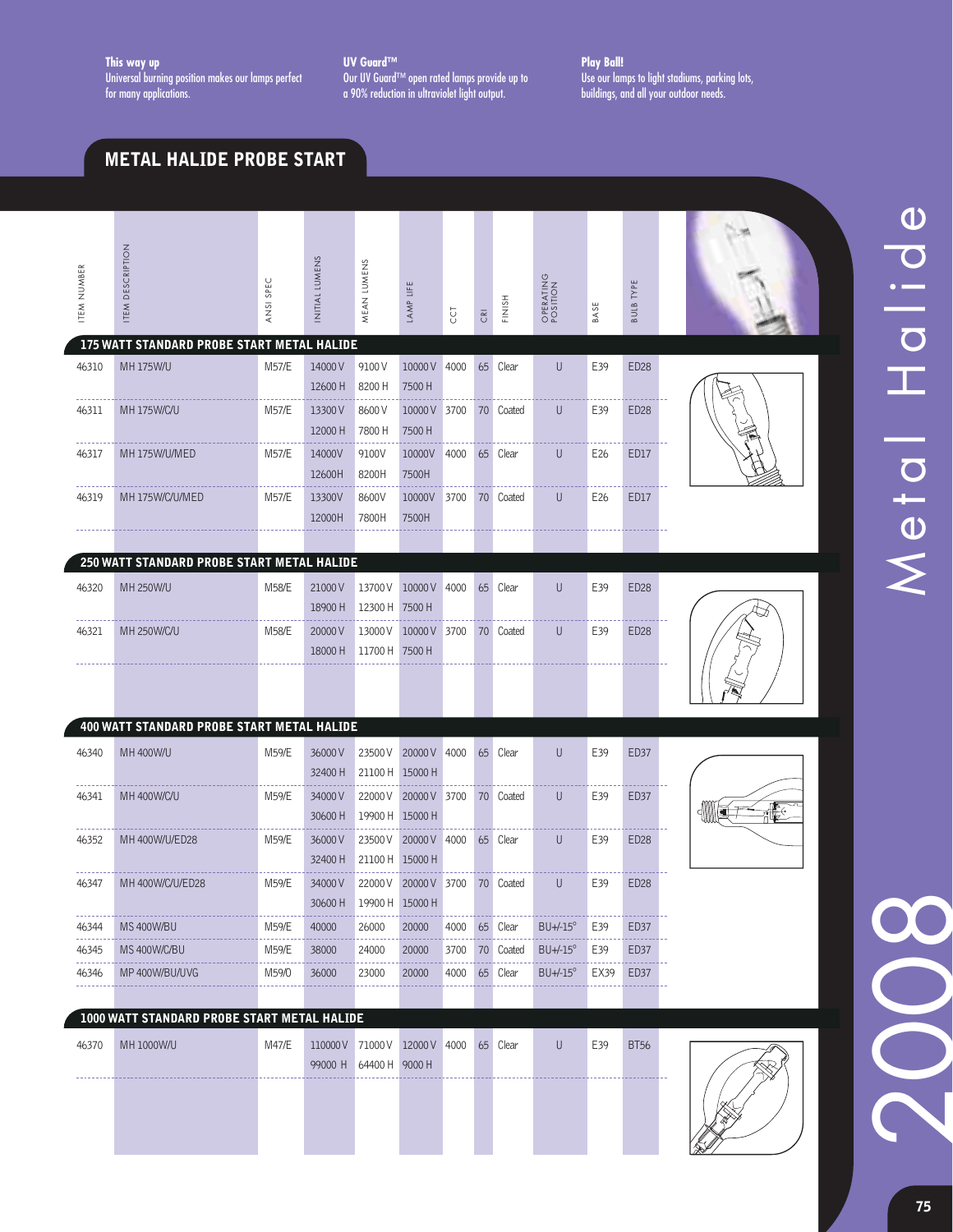**High Efficacy** Ideal for general lighting applications where high efficacy and long life are desired while color rendering is not critical

**HIGH PRESSURE SODIUM**

**P is for Practical** Perfect for outdoor applications, industrial facilities, and roadways.

# High Pressure Sodium High Pressure Sodium 800.324.1496 + www.tcpi.com **800.324.1496 + www.tcpi.com**

|                                          | ITEM NUMBER | <b>ITEM DESCRIPTION</b> | ANSI SPEC       | INITIAL LUMENS | MEAN LUMENS | LAMP LIFE | CCT  | $\overline{\text{CR}}$ | FINISH | <b>DIAMETER</b> | <b>BULB TYPE</b> |
|------------------------------------------|-------------|-------------------------|-----------------|----------------|-------------|-----------|------|------------------------|--------|-----------------|------------------|
| <b>HIGH PRESSURE SODIUM, MEDIUM BASE</b> |             |                         |                 |                |             |           |      |                        |        |                 |                  |
|                                          | 48110       | LU35/MED                | S76             | 2200           | 2000        | 16000+    | 1900 | 22                     | Clear  | 2.13            | ED17             |
|                                          | 48120       | LU50/MED                | S68             | 4000           | 3600        | 24000+    | 1900 | 22                     | Clear  | 2.13            | <b>ED17</b>      |
|                                          | 48140       | LU70/MED                | S62             | 6400           | 5800        | 24000+    | 2000 | 22                     | Clear  | 2.13            | ED17             |
|                                          | 48160       | LU100/MED               | S <sub>54</sub> | 9000           | 7200        | 24000+    | 2000 | 22                     | Clear  | 2.13            | ED17             |
|                                          | 48180       | LU150/55/MED            | S <sub>55</sub> | 16000          | 14400       | 24000+    | 2000 | 22                     | Clear  | 2.13            | ED17             |
|                                          |             |                         |                 |                |             |           |      |                        |        |                 |                  |
| HIGH PRESSURE SODIUM, MOGUL BASE         |             |                         |                 |                |             |           |      |                        |        |                 |                  |
|                                          | 48210       | LU50/M0G                | <b>S68</b>      | 4000           | 3600        | 24000+    | 2000 | 22                     | Clear  | 3.00            | ED23.5           |
|                                          | 48220       | LU70/MOG                | S62             | 6400           | 5800        | 24000+    | 2000 | 22                     | Clear  | 3.00            | ED23.5           |
|                                          | 48230       | LU100/M0G               | S54             | 9500           | 8500        | 24000+    | 2000 | 22                     | Clear  | 3.00            | ED23.5           |
|                                          | 48240       | LU150/55/M0G            | S <sub>55</sub> | 16000          | 14400       | 24000+    | 2000 | 22                     | Clear  | 3.00            | ED23.5           |
|                                          | 48250       | LU250                   | S50             | 28000          | 25200       | 24000+    | 2100 | 22                     | Clear  | 2.25            | ED18             |
|                                          | 48260       | LU400                   | S51             | 50000          | 45000       | 24000+    | 2100 | 22                     | Clear  | 2.25            | ED18             |
|                                          | 48270       | LU1000                  | S <sub>52</sub> | 130000         | 117000      | 24000+    | 2100 | 22                     | Clear  | 3.12            | E <sub>25</sub>  |

# **Warranties** Metal Halide & High Pressure Sodium

#### **Metal Halide & High Pressure Sodium Lamps 12 months** LIMITED WARRANTY

This TCP product is warranted for a period of one year from date of original purchase against defects in materials and workmanship. If this product should fail to operate due to defects in materials or workmanship, simply return this product to the place of purchase or to TCP Service Center (address below) along with the original sales receipt within one year of purchase. This product will be repaired or replaced, at TCP's option. This warranty is expressly limited to repair or replacement of the product. This warranty gives the consumer specific legal rights, which vary from state to state.

WARRANTY IS VOID IF PRODUCT IS NOT USED FOR THE PURPOSE FOR WHICH THIS PRODUCT IS MANUFACTURED.

\*All data in this catalog is subject to change without notice.